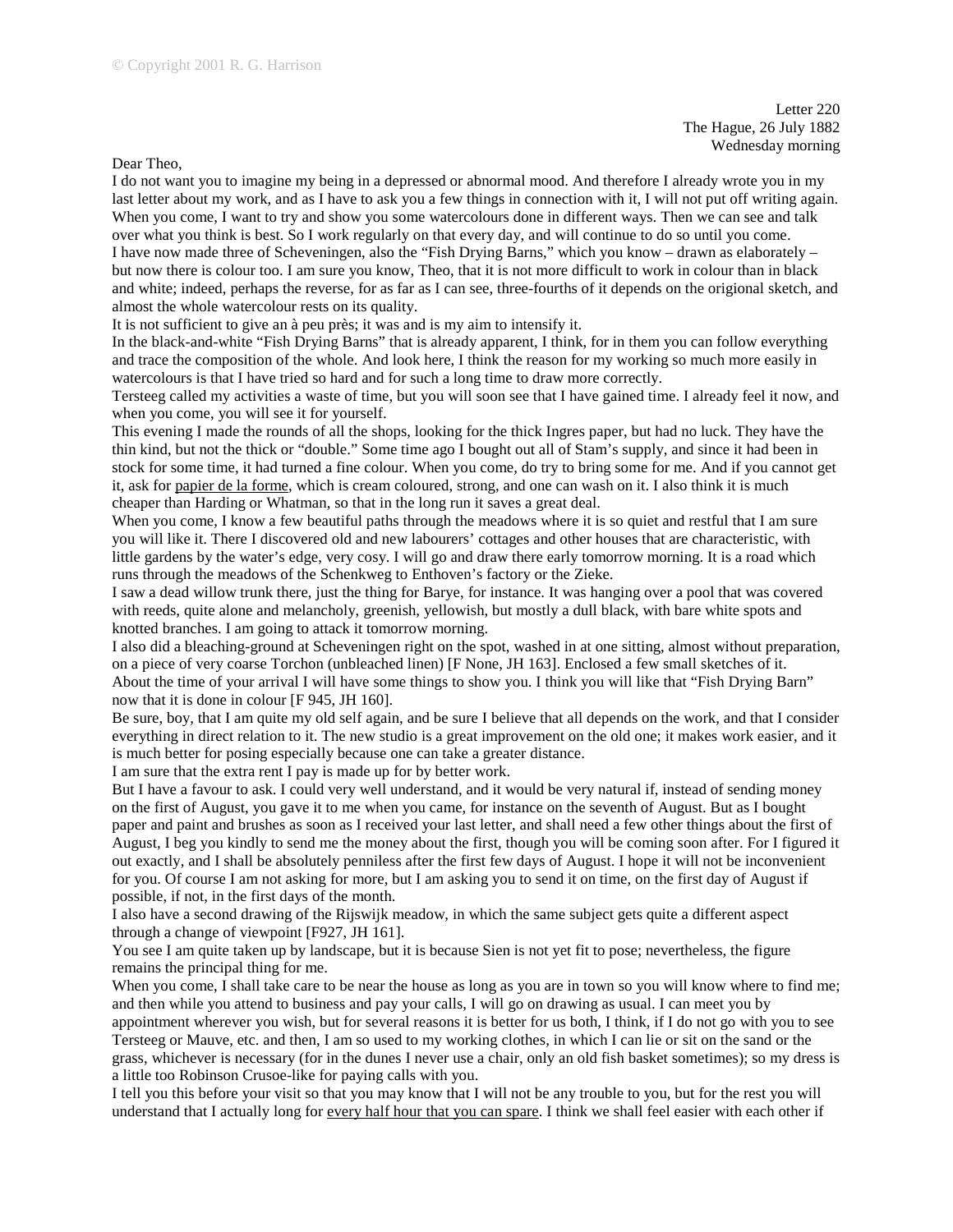we stick to the subject of painting and drawing, and talk especially about that. But if there is nothing else which bothers or worries you, then remember I haven't a single secret from you and you have my full confidence in everything.

I am also very anxious to show you the wood engravings. I have a splendid new one, a drawing by Fildes, "The Empty Chair of Dickens," from the Graphic of 1870.

I could have bought three etchings by Méyron for 2 guilders, but I let them go. They were indeed very beautiful, but I have so few etchings, and when I buy anything, I stick to wood engravings. But I wanted to tell you about them – Blok is the one who has them; I don't know if all Méryons are rare and have any money value. They are from an old series L'Artiste.

I am still wrapped up in those books by Zola. How he painted those Halles!

My health is pretty good, but I still feel the effect of my illness and will continue to for a pretty long time. Sien and the baby are well and are getting stronger, and I love them both.

Someday I must do the cradle in watercolour (when it is rainy and I cannot work outside). But for the rest I want to show you landscape watercolours when you come. I hope to do figure watercolours this winter after I have been here a year. First I shall have to draw more from the nude, and more in black and white too, I think. We shall talk all that over, and I am sure that your visit will contribute much toward keeping things in order and making the work go smoothly.

Adieu, with a handshake,

Yours sincerely, Vincent

By going quietly on with my work I have every hope of eventually getting an entirely new circle of acquaintances to compensate for the loss of the sympathy of Mauve, Tersteeg and others; but I will make no step toward it, not the least – it must come from the work itself.

What has happened to me with Tersteeg is not at all unusual; everybody meets with such things in life. One cannot tell exactly where the fault lies. But with Tersteeg it is an old trouble. I am now almost certain that long ago he said things about me which contributed not a little toward putting me in a bad light. But I need not mind that – what could harm me before cannot harm me now.

When you come to the studio, you will see for yourself that it really is absurd when he says, "Oh! Your drawing will never amount to anything." However, it is hard to contradict such a remark, for as soon as one does, one is called conceited, and they mention the greatest artists and say, "He fancies he's like them."

But I repeat, everyone who works with love and intelligence finds a kind of armour against the opinion of other people in the very sincerity of his love for nature and art. Nature is also severe and, so to speak, hard; but she never deceives and always helps us on.

So I do not count my falling into disgrace with Tersteeg, or whomever, a misfortune; though I am sorry about it, that cannot be the real cause of misfortune. If I had no love for nature or my work, then I should indeed be misfortunate. The worse I get along with people, the more I learn to have faith in nature and to concentrate on her.

All those things make me feel brighter and fresher – you will see that I am not afraid of a bright green or a soft blue, and the thousands of different greys, for there is scarcely any colour that is not grey: red- grey, yellow-grey, greengrey, blue-grey. This is the substance of the whole colour scheme.

When I returned to that fish drying barn, a wonderfully bright fresh green of turnips or rapes had sprouted in those baskets full of sand in the foreground which serve to prevent the sand from drifting off the dunes. Two months ago everything was bare except the grass in the little garden, and now this rough, wild, luxuriant growth forms a very pretty effect in contrast to the bareness of the rest.

I hope you will like this drawing, the distant horizon, the view across the roofs of the village with the little church steeple, and the dunes – it was all so fine. I can't tell you what great pleasure I had making it. So do come soon. I think you will approve of the change of studio when you see that it gives me an infinitely better opportunity to work – more distance, better light, more room.

Last night I received a parcel from home. Among other things there was a sort of spring coat, which comes in very handy. I thought it very kind of them. And there was tobacco in it, and cigars, and cake and some underwear. In short, quite a parcel. Wasn't that nice of them? I appreciate it perhaps more for the kind thought than for anything else.

I also had a letter from Van Rappard.

I am confoundedly pleased that the fellow is so absorbed in his English wood engravings. It is true I encouraged him in the beginning, but now he no longer needs any encouragement, he is almost as enthusiastic about it as I. When you come, I will show you a few which you will not soon forget after you have seen them. And there are things among them quite different from Boughton's style, for instance, though he certainly is also one of the main ones. I mean things remarkable for their reality and style, like Albrecht Dürer's, and yet at the same time with much local